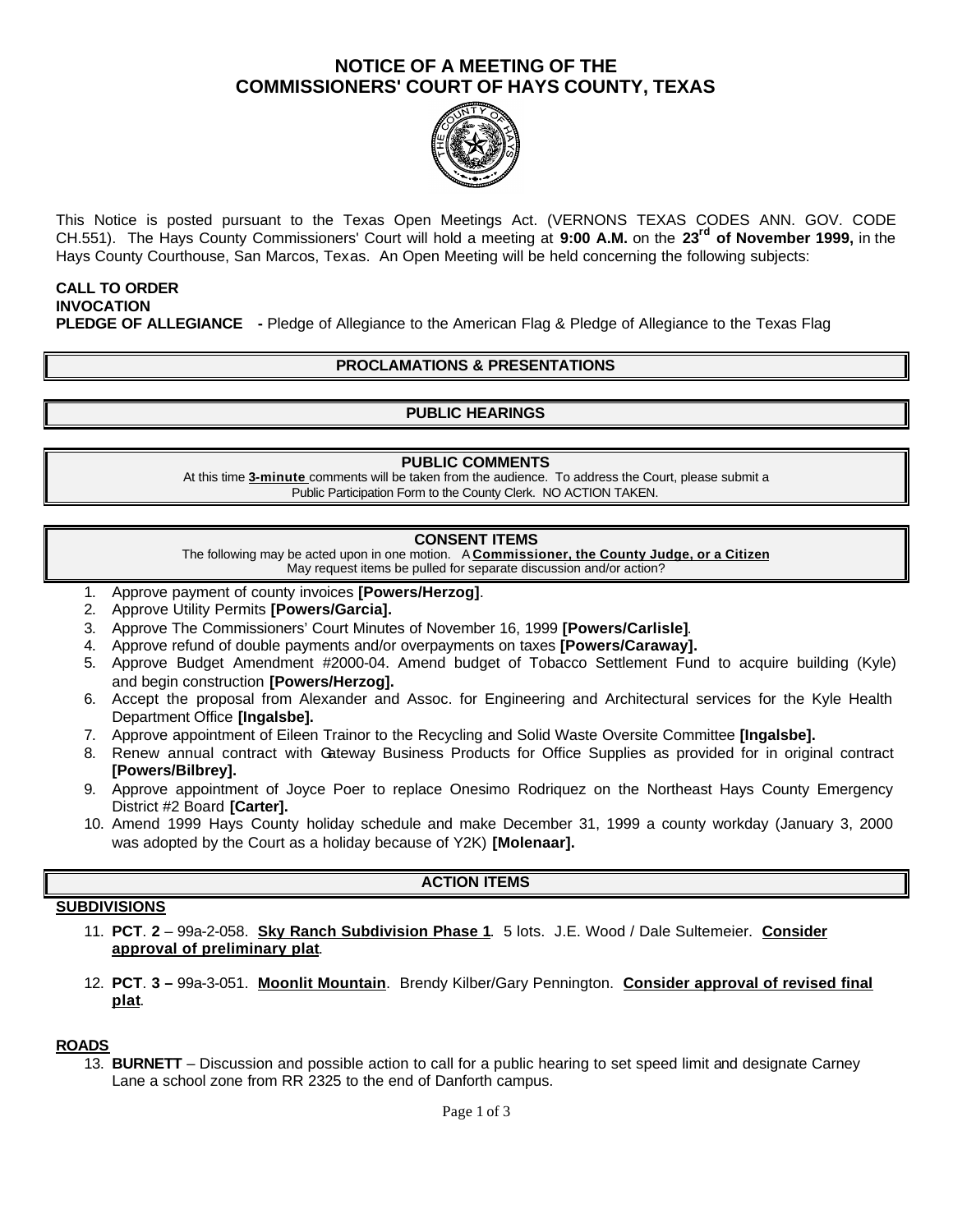#### **GRANTS**

#### **COMMITTEE REPORTS & CHARGES**

#### **MISC.**

- 14. **POWERS -** Discussion and possible action to raise the salary of the County Road Engineer Superintendent from \$65,000 to \$75,000 and authorize the Personnel Department to repost the position.
- 15. **POWERS –** [Herzog] Approve reorganization of positions in the County Auditor's Office.
- 16. **MOLENAAR –** Discussion and possible action to adopt order accepting petition for creation of Hays County Development District No. 1 and setting a date for a public hearing on January 11, 1999.
- 17. **MOLENAAR –** Discussion and possible action to approve an Interlocal Agreement for School Resource Officer to be executed by the Hays Consolidated Independent School District, Hays County and Hays County Sheriff's Department.

**STAFF REPORTS:** County staff may report to the Court regarding ongoing issues. NO ACTION

#### **Executive Sessions**

#### **ADJOURNMENT**

Posted at 1:00 o'clock P.M. on the **19th** day of **November 1999**

# **COMMISSIONERS' COURT, HAYS COUNTY, TEXAS**

### **CLERK OF THE COURT**

**Persons with disabilities who plan to attend this meeting and who may need auxiliary aids of services such as interpreters for persons who are deaf or hearing impaired; readers; or large print are requested to contact the Hays County Judge's Office at (512) 393-2205 two (2) work days prior to the meeting so that appropriate arrangements can be made. Braille is not available.**



### **ADDENDUM TO NOTICE OF MEETING OF THE COMMISSIONERS' COURT OF HAYS COUNTY, TEXAS**

This notice is posted pursuant to the Texas Open Meetings Act. (VERNONS TEXAS CODES ANN. GOV. CODE CH. 551). The Hays County Commissioners' Court has scheduled a meeting for **9:00 A.M., on the 23rd day of November 1999** at the Hays County Courthouse, San Marcos, Texas. The following subject is being added to the agenda:

1. **BURNETT** – Discussion and possible action to adopt a resolution in opposition to the Mission Ranch, a residential therapy camp proposed to be located at 1001 Mt. Sharp Road, Wimberley, Texas

Posted at 1:00 o'clock P.M. on the 19**th day of November 1999. COMMISSIONERS' COURT H A Y S COUNTY, TEXAS**

 **CLERK OF THE COURT**

**\_\_\_\_\_\_\_\_\_\_\_\_\_\_\_\_\_\_\_\_\_\_\_\_\_\_\_\_\_\_\_\_**